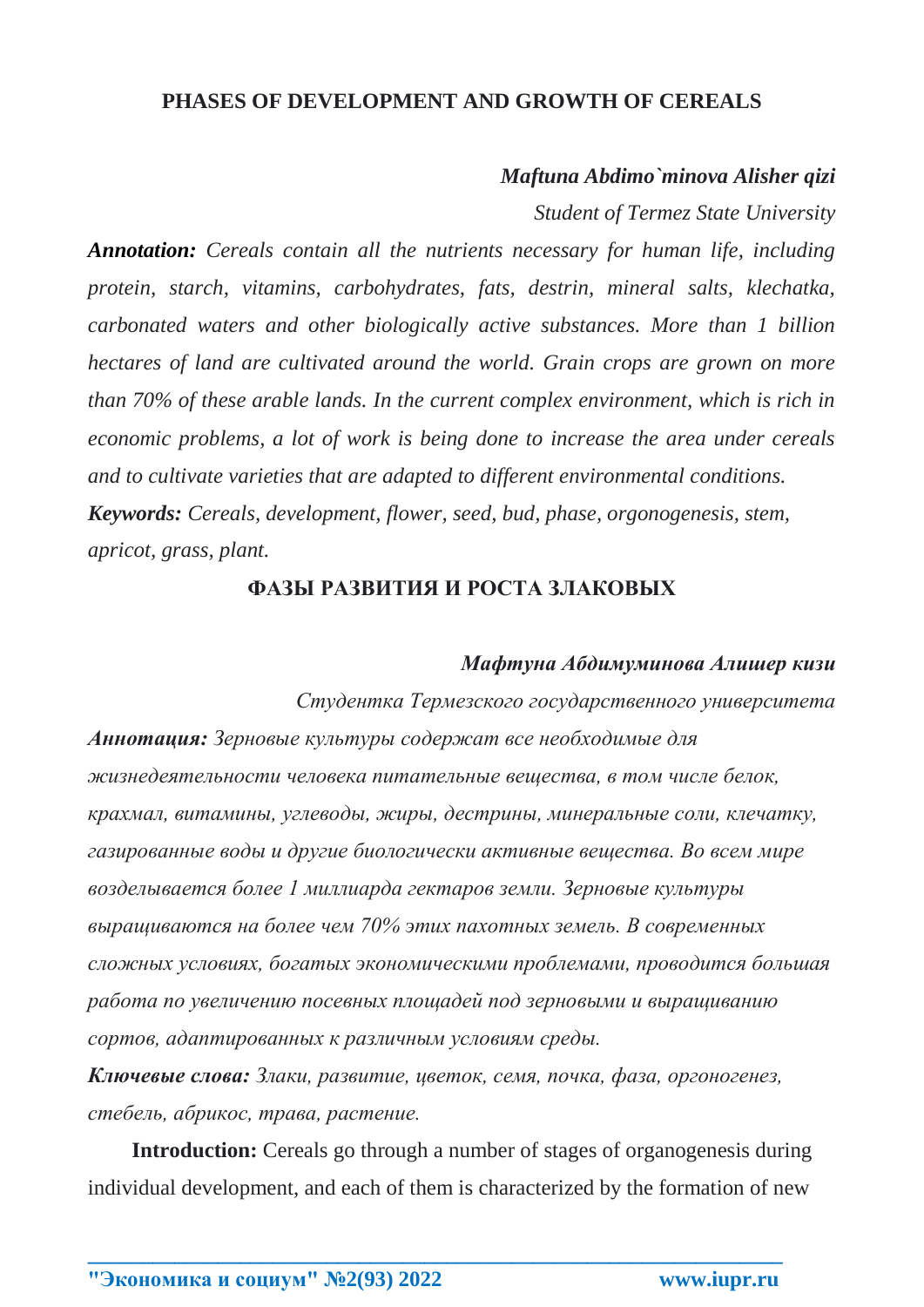organs and changes in the structure of the organs. The life cycle of plants is determined by F.M. Cooperman is divided into 12 stages of organogenesis:

1. the initial formation of the stem growth cone;

2. to the stem joint and joint spaces in the conical shape of the cone division;

3. of the growth cone with the formation of spike segments elongation;

4. the onset and formation of spikes;

5. formation and division of flower buds;

6. formation of dust grains and seed sporogenic tissue;

7. Rapid growth on all organs of the ear;

8. end of spike, spike and flower formation;

9. flowering, fertilization, formation of zygotes;

10. Growth and formation of seed organs and grains;

11. Nourish the grain from the milky ripening phase of the grain to the ripening of the wax

accumulation of substances;

12. Concentration of nutrients, seed maturation.

Cereals go through the following developmental stages during growth: seed germination, germination, accumulation, germination, germination or germination, flowering and ripening (milk hardness, wax hardness, full hardness). The beginning of a phase when at least 10% of a plant enters a certain phase and 75% when a plant enters a certain phase is defined as a complete phase. Other dimensions of plant development are also used in world agriculture. On such scales and dimensions, the developmental phases are divided into short periods - microphases, and they are marked from 0 to 99. The scale of development microphases allows to control the development processes of spikes, cobs, flowers and grains separately, and on this basis to organize the care of crops, to grow a rich and quality grain.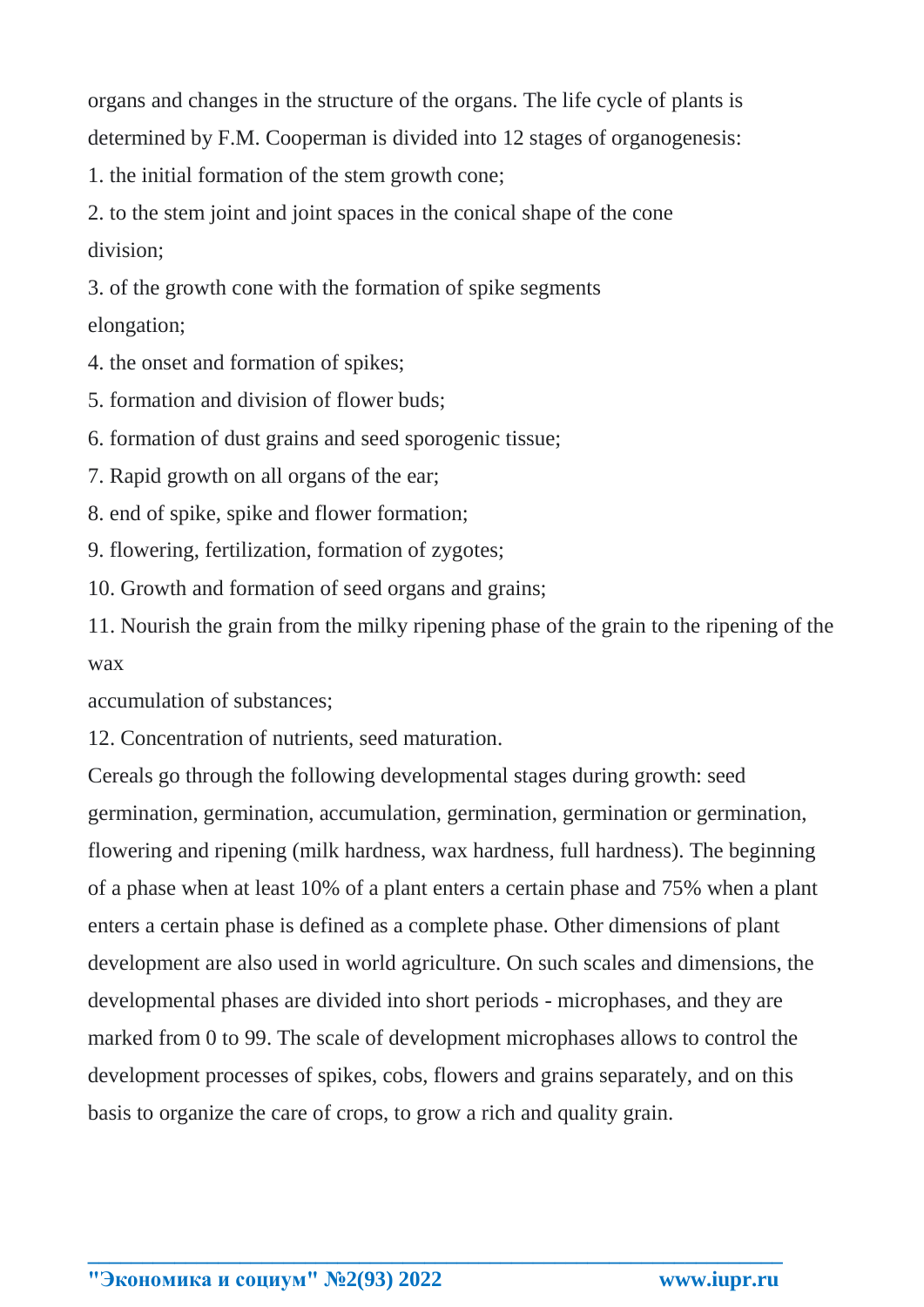**Seed swelling.** When there is enough moisture, heat, air oxygen, the seeds begin to germinate (Fig. 1). Absorption of water is accelerated in the aorta. As a result of the seed not absorbing water evenly, the seed coat cracks during germination.

Under the action of enzymes, starch, fats and proteins are broken down into watersoluble compounds and pass through the thyroid gland. The water requirements of germinating seeds vary. For seed germination (% of dry weight of seeds) wheat 47- 48% by weight, barley 48-57%, rye 58-65%, oats 60-70%, corn chorus absorbs 37- 44%, millet and white oats 25-38% water. Seeds of legumes absorb 100-125% of their weight in water for germination.



**Figure 1. Seed germination:** 1 - corn; 2 - wheat.

 **Mowing.** In germinating seeds of cereals, first the rhizome roots and then the stem develops. Initially, a stalk is formed on the surface of the soil. It is surrounded by a clear leaf - kaleoptile. The first leaf stops growing after 6–14 days. After about a week the second leaf is formed from the first leaf axilla, and after that time the third leaf is formed, and they are called apical leaves. At the same time the apical roots also begin to develop and penetrate to a depth of 30-35 cm. Wheat grass is green, rye is green, barley is blue, oats and the second group of cereals are light green. The rate of grass formation varies depending on the grain growth energy, humidity, temperature, soil mechanical composition, planting depth, grain size.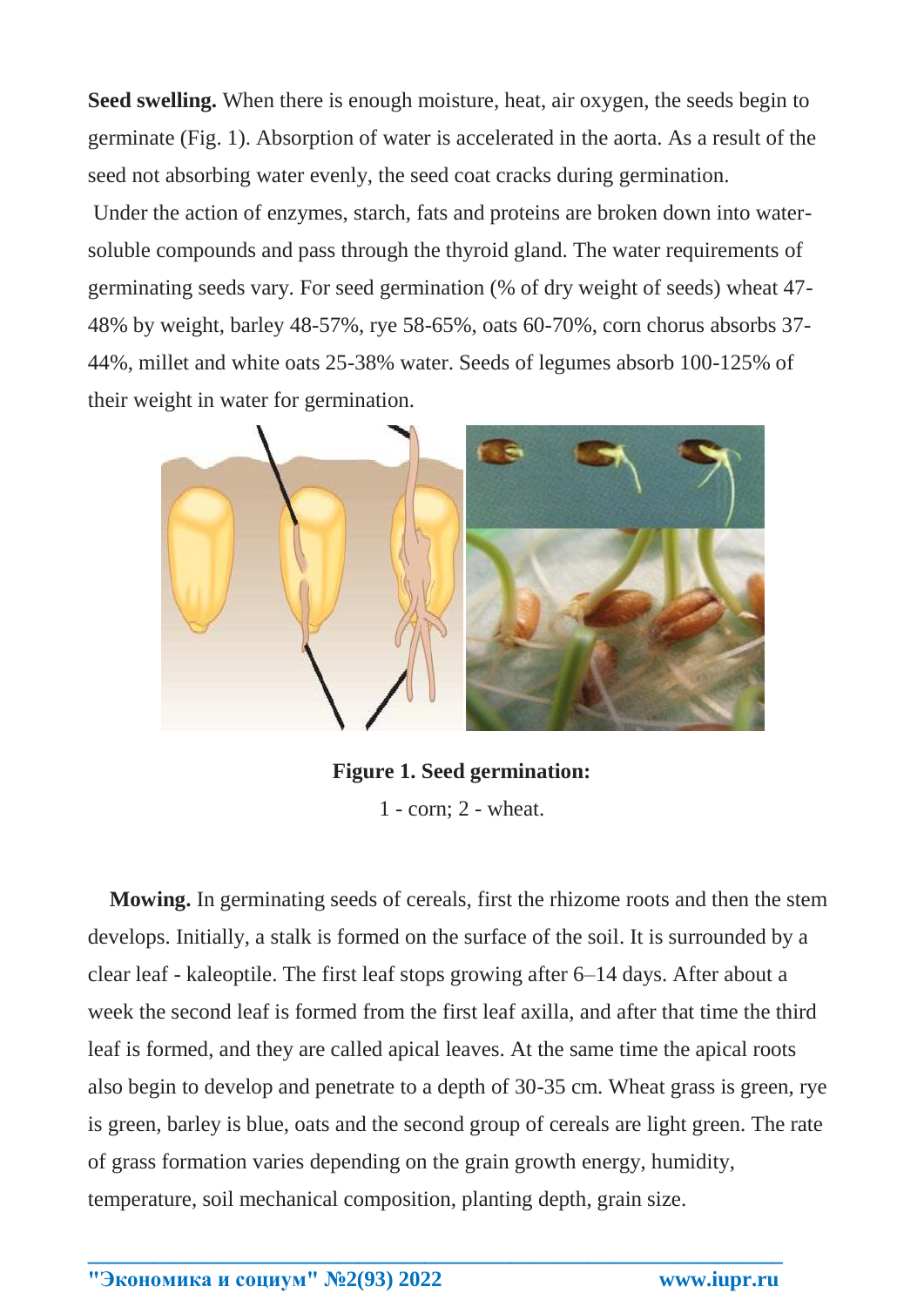**Accumulation.** The formation of branches from the underground joints of the stem is called accumulation. At the base of the stem joints are formed joint roots (additional), then side branches. They can be formed from all the joints under the stem, but the most common are the joints located at a depth of 1-3 cm above the soil surface. The highest, most advanced joint is called the accumulation joint. From it emerge the main side branches and additional roots that form the bud root system. In wheat, rye, barley underground joints are formed in 5–7 days of grass formation. In cereals and oats - they are formed at the same time (grass). The accumulation node of the plant depends on the accumulation of the plant, the development of the root system, drought, winter hardiness, productivity and other characteristics. Death of the accumulation node leads to the death of the plant. The number of stems (branches) in a single plant is called the total accumulation.

Under favorable conditions, 6-12 or more branches are formed on a single plant. Typically, in Uzbekistan, in autumn, grain crops produce 2-6 twigs per plant, and in spring - 10-12 twigs, which is 2-4 in spring crops. In practice, the number of stalks that produce (give grain) is important, and their number is called the productive accumulation. However, some spikes produce grains, but they do not ripen. Immature stalks and unripe stalks are called immature stalks. In fertile soils, high-yielding plants typically produce productive stems that produce 2-3 spikes from 4-7 stems. Wheat stalks are large, forming a large number of grains. Accumulation and accumulation energy depends on plant type, navigation, seed size, feeding area, soil moisture, sowing time, soil quality and fertility, light, temperature, fertilization. Accumulation begins differently in different grain crops. Accumulation in oats and rye begins with the formation of 3–4 leaves on the plant, shortly before the joints in wheat and barley take root, with the formation of 3 leaves, and rooting takes place with the formation of 4–5 leaves. corresponds to.

Accumulation in maize corresponds to the formation of twigs in the 6-7-leaf phase, in white oats to 7-8, in millet to 5-6 leaves. The appearance of articular roots in tariqman grain crops corresponds to the formation of 3-4 leaves.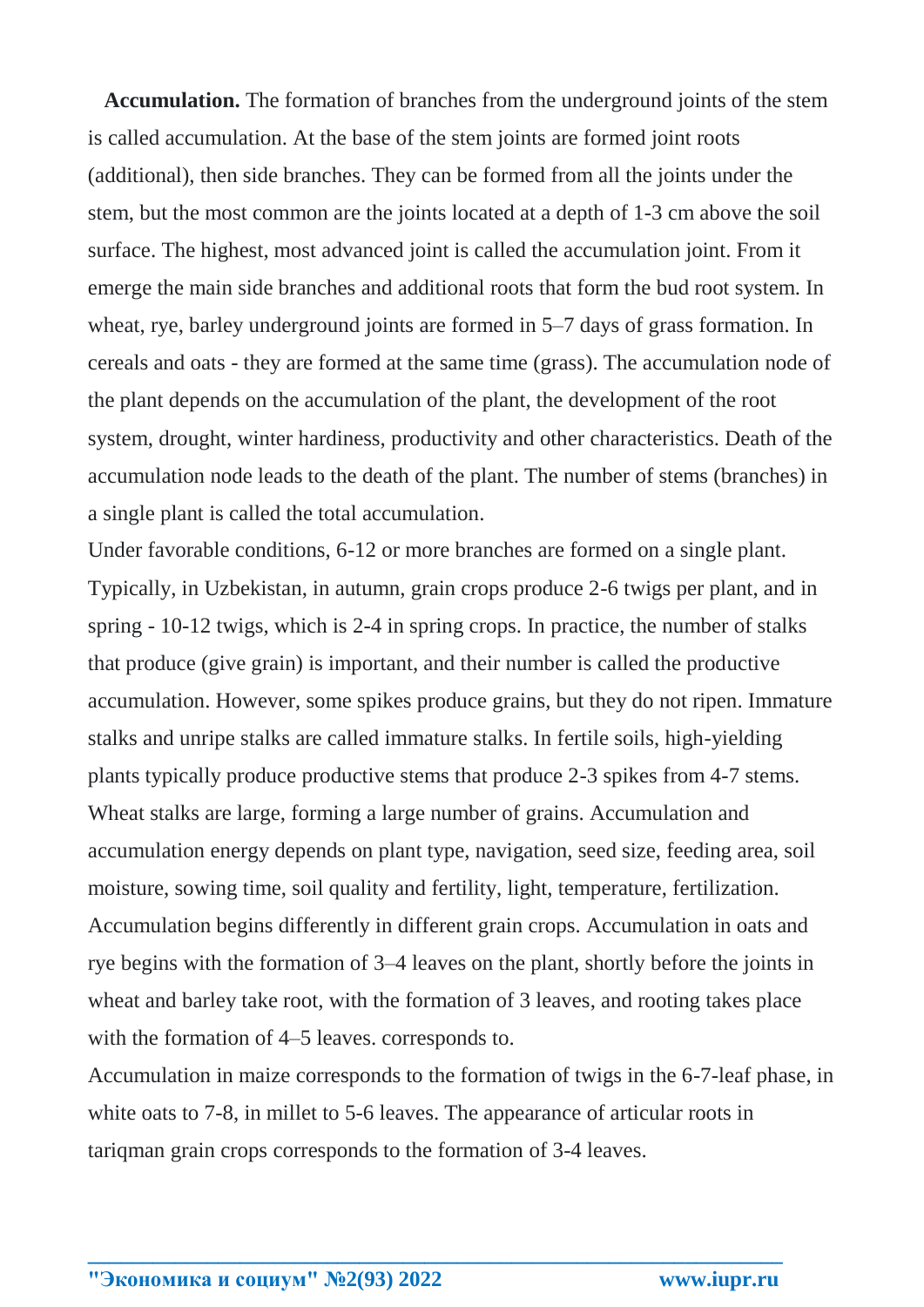**Tubing (stem formation).** In cereals, the stem begins to develop during the accumulation period. The joint space at the base of the auricle begins to be felt (Fig. 2). The beginning of tubing is defined as the beginning of the elongation of the main stem joint space and when the first joint of the stem rises 5 cm above the soil surface. This is felt by palpating the joint.

Initially, the lower joint space begins to lengthen. Then the second joint space begins to grow and it becomes longer than the first. The spacing of the next third joint will be longer than the second, and so on. This process continues until 5-7 joint spacing is formed (15 and more in corn). Each joint space of the stem grows from the lower part - the intercalary. Usually, the stems stop growing at the end of the flowering period, at the beginning of grain filling. The first group of cereals has 4–7 joints at the base, while rice, corn, and corn have much more. The tubing phase begins when the upper joint rises at least 5 cm above the ground. To find out, you can cut or feel the leaf column.



**Figure 2. Ears and tongues of cereals:**

1 - rye; 2 - wheat; 3 - barley; 4 - rice.

 **Sprouting.** With the appearance of 1/3 of the spike from the upper leaf sheath, the spike phase begins. From the tuber to the spike phase, the stems and leaves grow rapidly, forming spikes (Fig. 3). Therefore, the plant is very demanding on nutrients, water during this period. The size of the grain is greatly affected by the ratio of mineral nutrients. During the accumulation period, when nitrogen is predominant in the diet, the elongation of the growth cone is prolonged for several days and many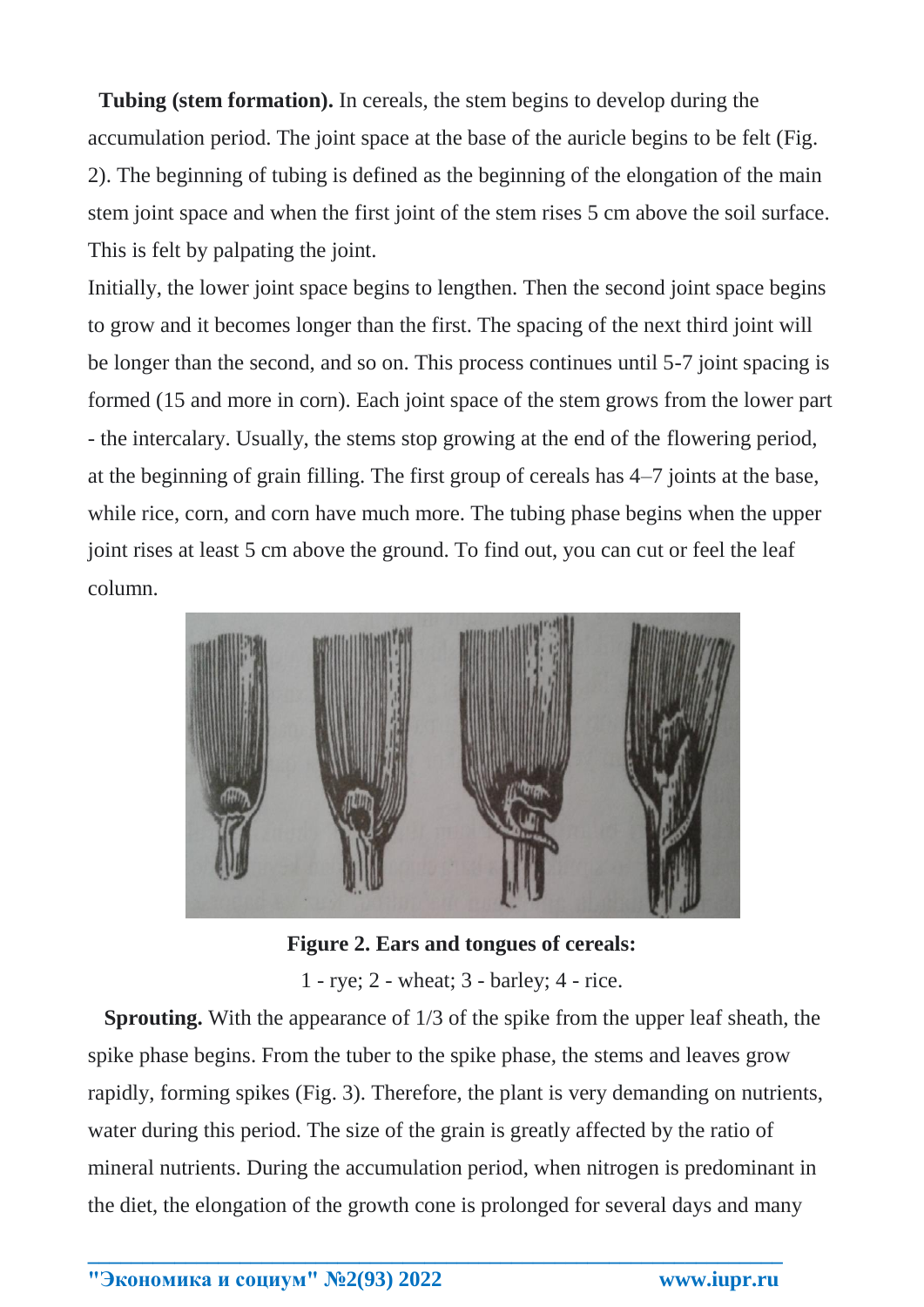spikes are formed in the spike. When phosphorus predominates, spike formation is accelerated and spikes are formed less in the spike. Therefore, nutrients should be added to the soil in the right proportions.

 **Flowering.** The plant begins to bloom after flowering. Only if the autumn rye blooms 8–10 days after the start of germination, the barley will bloom until full germination. Grain crops are divided into self-pollinated (wheat, barley, oats, millet, rice) and pollinated (rye, buckwheat, corn, white corn) according to the characteristics of flowering. The pollen of self-pollinating cereals usually cracks before it blooms. Therefore, they are self-pollinating. The most hardy crop is barley.



# **Figure 3. Appearance of grain ears:**

1 - soft wheat with a fork; 2 - soft wheat without stalks; 3 - durum wheat; 4 - rye; 5 barley; 6 - 7 - multi-row vaikki row barley.

When the weather is hot and dry, wheatgrass bark can bloom in the open, and this is observed in the morning. In adverse weather conditions (cloudy and rainy) flower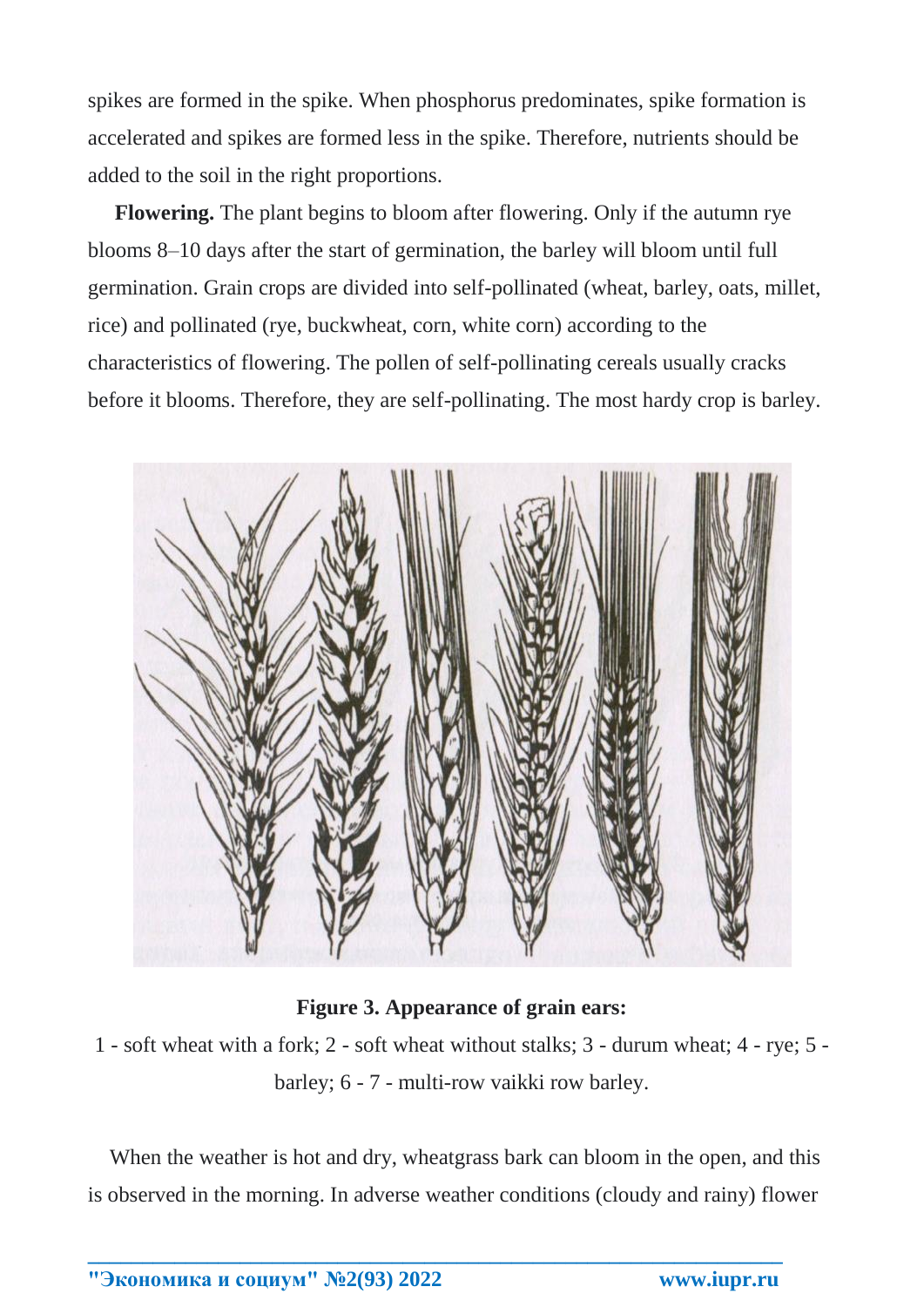petals can bloom indoors. In foreign pollinated crops, the pollen matures and cracks after flowering. In rye, its light dust is shed and blown away by the wind, and the seed of other plant flowers falls on its beak and fertilizes them. Fertilization does not occur if the dust falls on the flower bud of this plant. In maize, the paternal heifer ripens and the maternal heifer ripens 2-4 days before sowing. The pollen of the paternal inflorescence falls on the beak of the threads that protrude from the maternal inflorescence, and sprouts on the ground and enters the node of the maternal inflorescence and fertilizes the seed bud.

In cereal crops (wheat, barley, rye) flowering begins with the spikes in the middle of the ear. The grain and seed qualities that are initially formed will be the highest. In ryegrass crops (millet, oats, white corn) flowering begins in the third part of the rye, the best, quality grains are formed in the third part of the rye.

**Maturation (ripening).** After fertilization, the flower begins to develop into a nodule, seeds and ovules are formed. The nutrients accumulated in the leaves are used for grain formation. In this case, they change from a soluble form (sugar, amino acids, etc.) to an insoluble form (starch, protein, fat). The process of grain formation is divided into four stages: formation, formation, filling, and ripening. Seed formation - Continues from fertilization to the formation of a growth point. In this case, the seed forms a weak tumor. 1000 seed mass 1 g. The duration of the period is 7-9 days and more.

 **Seed formation** - lasts from seed formation to the final length of the grain. The seeds are high in water and low in dry matter. 1000 seed weight 8-12g. Filling is the process from the beginning of starch accumulation in the endosperm to the end. Grain moisture is reduced to 37-40%. The duration of the period is 23-35 days. The period of seed formation, formation and filling is also called the period of milk ripening. In this case, the grain is fully formed and organic matter continues to accumulate. The fleas on the underside of the plant turn yellow. The grains are green. The filling period is also divided into four phases.

1. In the aqueous phase, the formation of endosperm cells begins. 2-3% of the maximum amount of dry matter is accumulated. Phase duration is 6 days.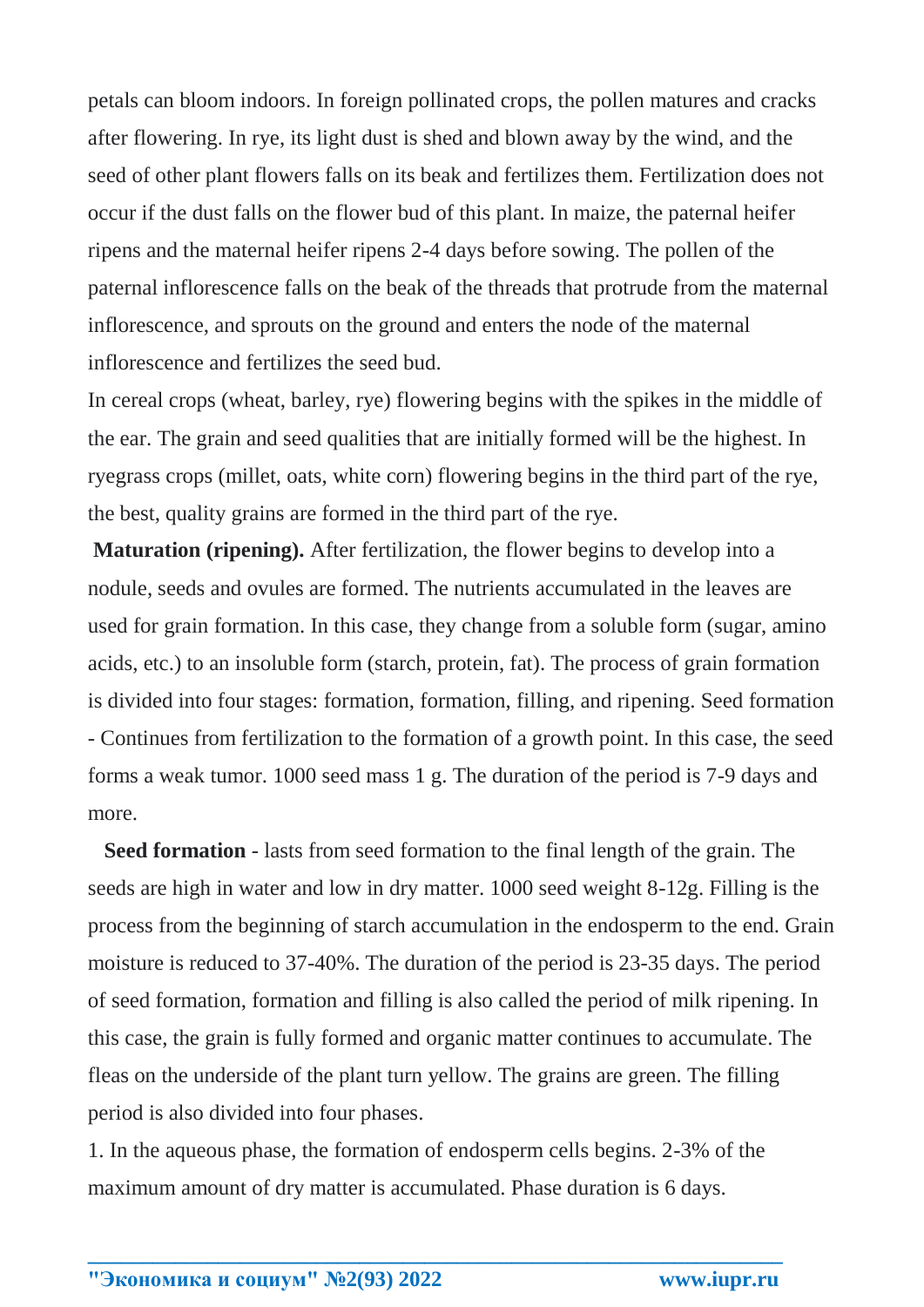2. In the pre-milk phase, the seed is filled with milky aqueous fluid, accumulating 10% of the total dry matter. Phase duration is 6-7 days.

3. In the milky phase, the grain is filled with a milky white liquid and 50% of the dry matter in the ripe seed accumulates. Phase duration is 7-15 days.

4. In the yeasty phase, the endosperm consistency is yeasty. The dry matter content is 85-90% of the ripened grain mass. Phase duration is 4-5 days.

## **The cooking period is divided into two phases:**

**1**. In the wax maturation phase, the endosperm is waxy, brittle, and easily cut with a nail. Grain moisture is reduced to 25-30%, the duration of the phase is 3-6 days. In this case, the amount of nutrients accumulated in the grain differs little from the period of full ripeness of the grain. This period can be prolonged when the weather is cold. This period is the most convenient time to harvest in two phases - first harvested and then crushed.

**2.** In the solid hardening phase, the endosperm enlarges, becomes vitreous or opaque, the color is typical for this grain, the humidity is 8-22%. Phase duration is 3-5 days. At this stage, complex biochemical processes take place in the grain, and the seeds have normal germination. Therefore, two additional periods are distinguished: ripening after harvest and full ripening. During the ripening period after harvest, the synthesis of high-molecular protein compounds is completed, free fatty acids are converted into fat, the hydrocarbon molecule is enlarged, respiration is slowed down. . At the beginning of this period, the germination of seeds is low, and at the end it returns to normal. Its duration lasts from a few days to several months and varies depending on the type of crop and external conditions. The full ripening period begins when the seed germination reaches its maximum. In irrigated lands, in sparse crops, in temperate weather conditions, grain ripening is much slower and more continuous. In dry and hot weather, when planted early, when the stems are thick, when the phosphorus-potassium fertilizers are applied, the grain ripens earlier. Garmsel, high temperatures, lack of moisture in the soil - lead to "soil drought" and "air drought". This stops the filling of the grain, the grain becomes small, twisted, useless, the yield and its quality decreases sharply.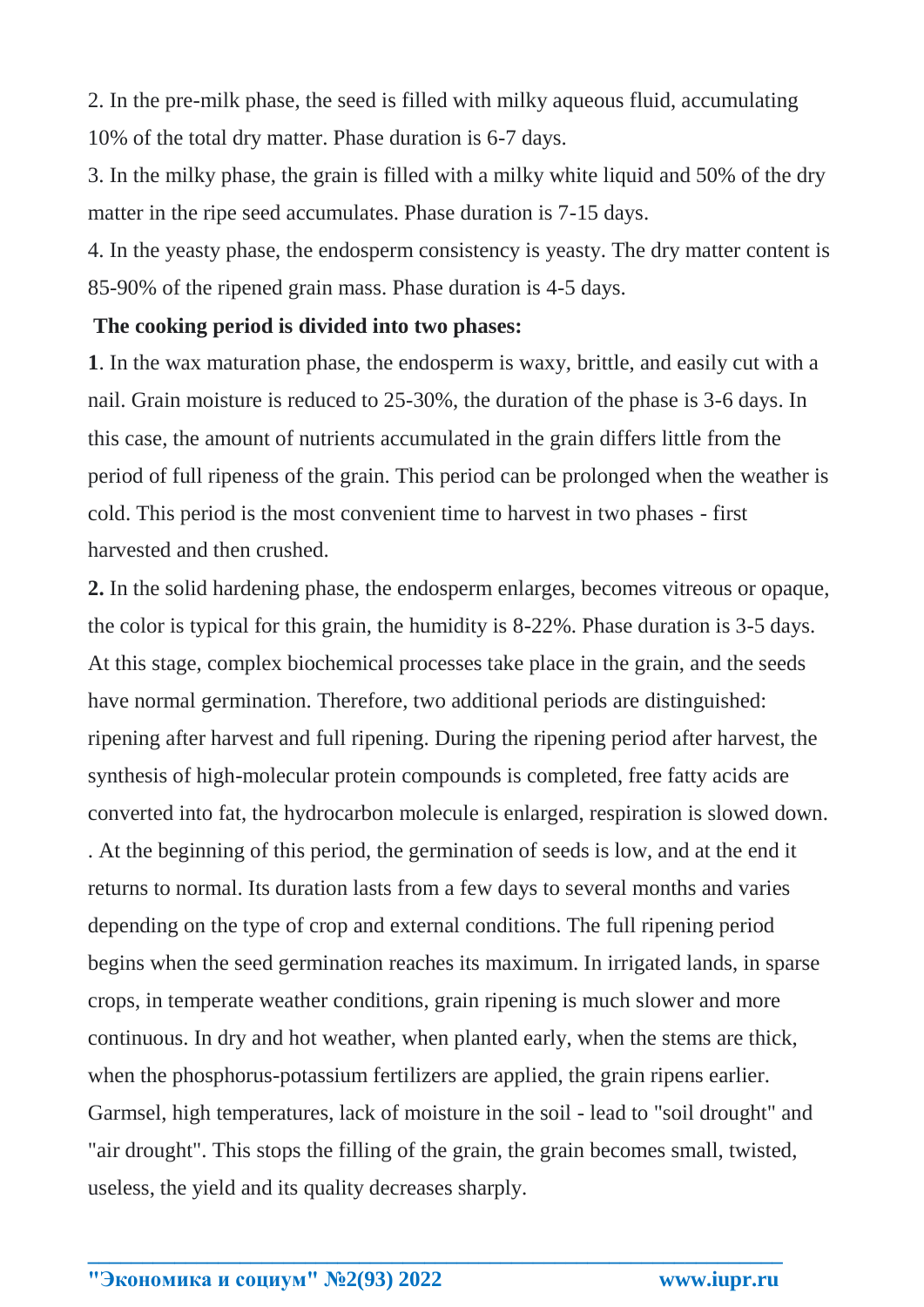## **Conclusion**

Cereals are of great economic and production importance in the national economy of the Republic of Uzbekistan. Cereals play an important role in meeting the food needs of the population, providing livestock with concentrates and mixed feeds, and raw materials for some industries.

Increasing grain production is one of the main problems in agriculture. After the independence of the Republic of Uzbekistan, a number of practical measures have been taken to increase grain production, meet the demand of the population and the national economy for grain at the expense of grain grown in the country, decrees and laws have been adopted.

## **References:**

1. Ataboyeva X. and others. Botany. Tashkent., "Labor", 2000.

2. Atabayeva H., O. Qodirho'jayev. Botany. Tashkent., "Yangi asr avlodi", 2006.

3. Hamidov A., Nabiyev M., Odilov T. Plant identifier of Uzbekistan. Tashkent., "Teacher", 1987.

4. Murtozayev MZ, Kushakov AA, Akhmedova GM Botany. Tashkent. Science and Technology, 2012.

5. Oripov R.O., Khalilov N.X. Botany. Tashkent., "National Society of Philosophers of Uzbekistan", 2007.

6. Yakubjanov O., Tursunov S. Botany. Tashkent., "Science and development", 2008.

7. Khodjaev J. H. Plant physiology. Tashkent., "Labor". 2004.

8. Mustafayev S.M. Botany (anatomy, morphology, systematics).

9. Tashkent. Uzbekistan, 2002

10. Fedorov Al.A., Artyushenko Z.T. Atlas on the description of the morphology of higher plants. Sotsvetie. -L .: Nauka. 1979. -296 p.

11. Flora of Uzbekistan. -T .: AN USSR. Uzb. Phil. T. 1. 1941. -S. 298-299.